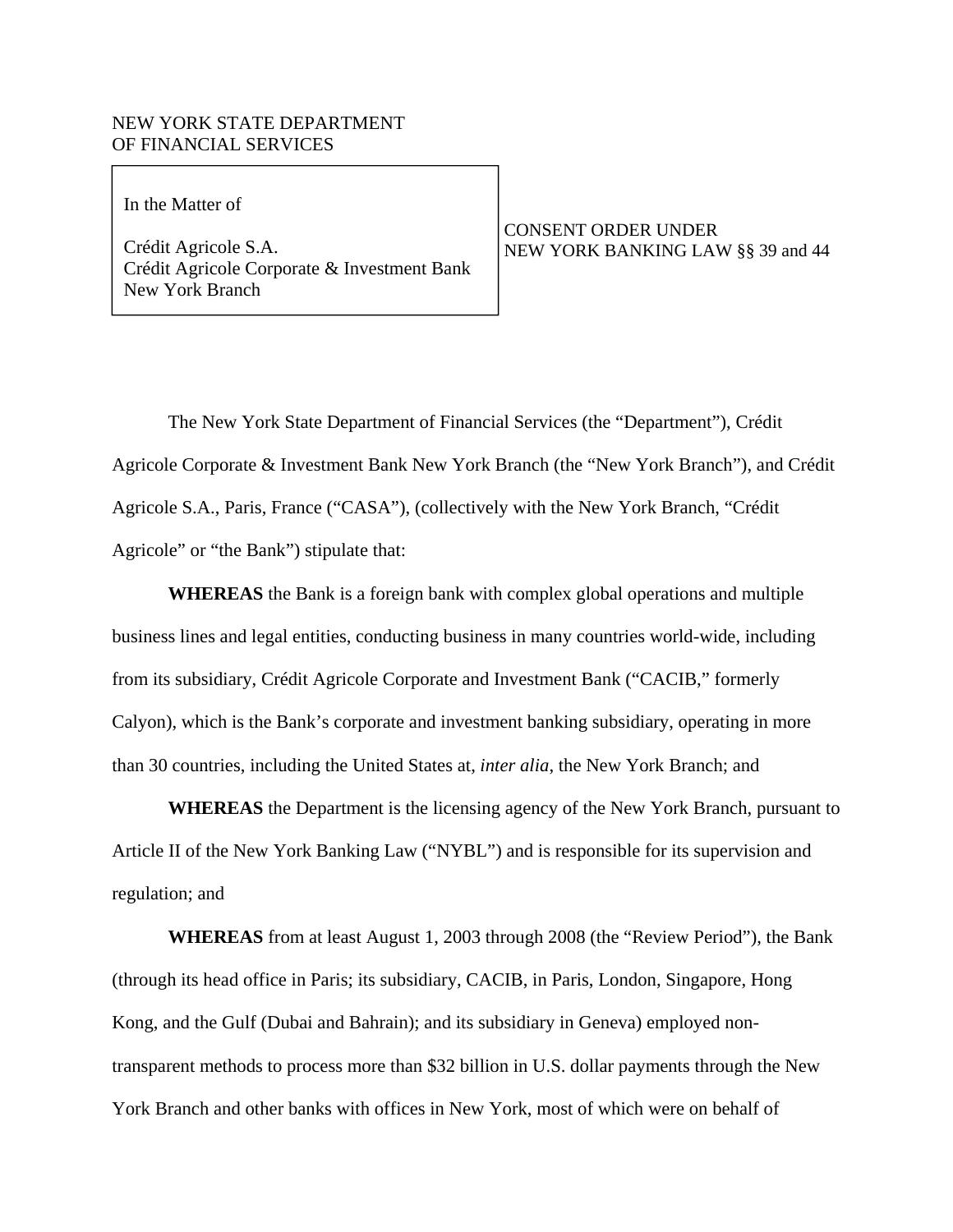Sudanese, Iranian, Burmese and Cuban entities subject to U.S. economic sanctions, ("Sanctioned Parties"),<sup>1</sup> including entities appearing on the List of Specially Designated Nationals and Blocked Persons (the "SDN List") of the U.S. Treasury Department's Office of Foreign Assets Control ("OFAC");<sup>2</sup> and

**WHEREAS** of the \$32 billion of transactions at issue, more than 4,000, valued at approximately \$442 million, were illegal under various U.S. Sanctions programs related to the Sanctioned Parties; and

**WHEREAS** the Bank processed 280 transactions totaling approximately \$50 million involving SDNs; and

**WHEREAS** the above transactions lacked information for the New York Branch and other financial institutions with offices in New York to identify the source or destination of the funds; and

**WHEREAS** by knowingly processing these non-transparent payments for Sanctioned

Parties, by use of (i) internal instructions to omit the names of Sanctioned Parties and (ii) the

 $\overline{\phantom{a}}$ 

<sup>&</sup>lt;sup>1</sup>U.S. dollar clearing is the process by which U.S. dollar-denominated transactions are satisfied between counterparties through a U.S. bank. The Society of Worldwide Interbank Financial Telecommunications ("SWIFT") is a vehicle through which banks exchange wire transfer messages with other financial institutions, including U.S. correspondent banks. SWIFT messages contain various informational fields.

<sup>&</sup>lt;sup>2</sup>As part of its enforcement efforts, OFAC publishes a list of individuals and companies owned or controlled by, or acting for or on behalf of, targeted countries. It also lists individuals, groups and entities, such as terrorists and narcotics traffickers designated under programs that are not countryspecific. Collectively, such individuals and companies are called "Specially Designated Nationals" or "SDNs." Their assets are required to be blocked and U.S. persons, including financial institutions, are generally prohibited from dealing with them.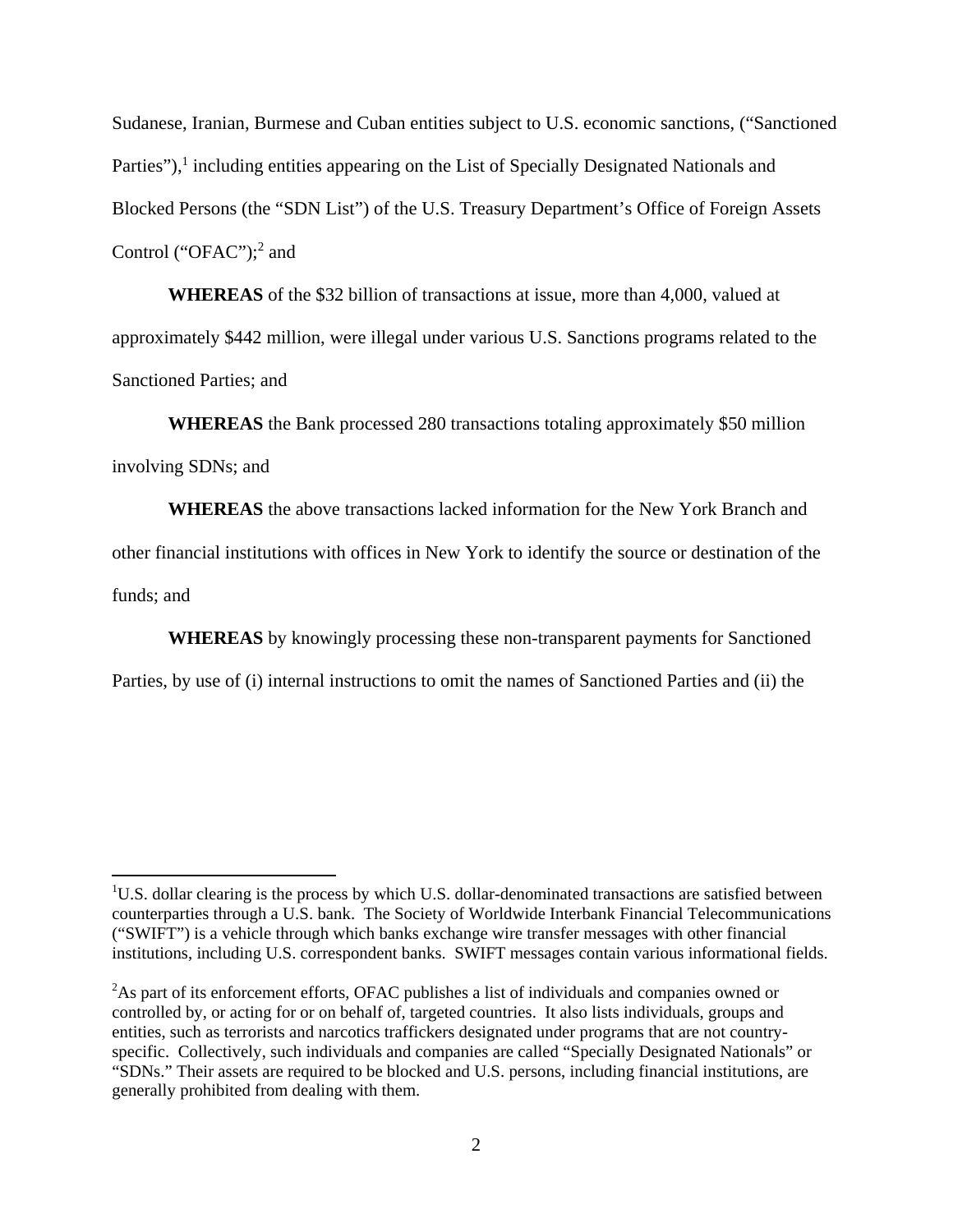cover payment method, $3$  the Bank effectively concealed the involvement of banks and other entities located in or controlled by Sanctioned Parties in the processing of U.S. dollar transactions; and

**WHEREAS** by knowingly processing these non-transparent payments for Sanctioned Parties, the Bank rendered the New York Branch's compliance function ineffective; failed to maintain accurate records related to the transactions; weakened controls at the New York Branch and at its other correspondent, New York-based financial institutions, that were designed to detect potentially illegal transactions, and prevented effective review by regulators and other U.S. authorities, and by the Bank's own New York Branch staff; and

**WHEREAS** by knowingly processing these non-transparent payments for Sanctioned Parties, the Bank's conduct was also at odds with Federal and New York State laws and regulations, and further raised substantial safety and soundness concerns for the Department, including concerns related to the Bank's obstruction of governmental administration, offering false instruments for filing, and falsifying business records and the Bank's failure to maintain accurate books and records and its failure to report crimes and misconduct,

**NOW THEREFORE**, to resolve this matter without further proceedings pursuant to the Superintendent's authority under Sections 39 and 44 of the Banking Law, the Department and the Bank agree to the following:

 $\overline{\phantom{a}}$ 

 $3$ At the time of the Review Period, two payment methods  $-$  the serial and the cover payment methods  $$ could be used to process U.S. dollar payments without transparency. With the serial method, a SWIFT MT 103 Single Customer Credit Transfer message was sent from the ordering customer's financial institution, through correspondent banks, to the beneficiary customer's financial institution. With the cover payment method, the MT 103 was exchanged directly between the financial institutions that serviced the customer accounts. A separate covering MT 202 General Financial Institution Transfer message was sent to clear and settle the payment at the inter-bank level. Use of the MT 202 cover message made it possible to convey incomplete information on all parties involved in the transaction. In other words, the correspondent banks that processed the MT 202s did not receive any information about the ordering and beneficiary customers; about any other financial institution prior to the sender or following the receiver of the MT 103, or about parties possibly mentioned in the remittance information.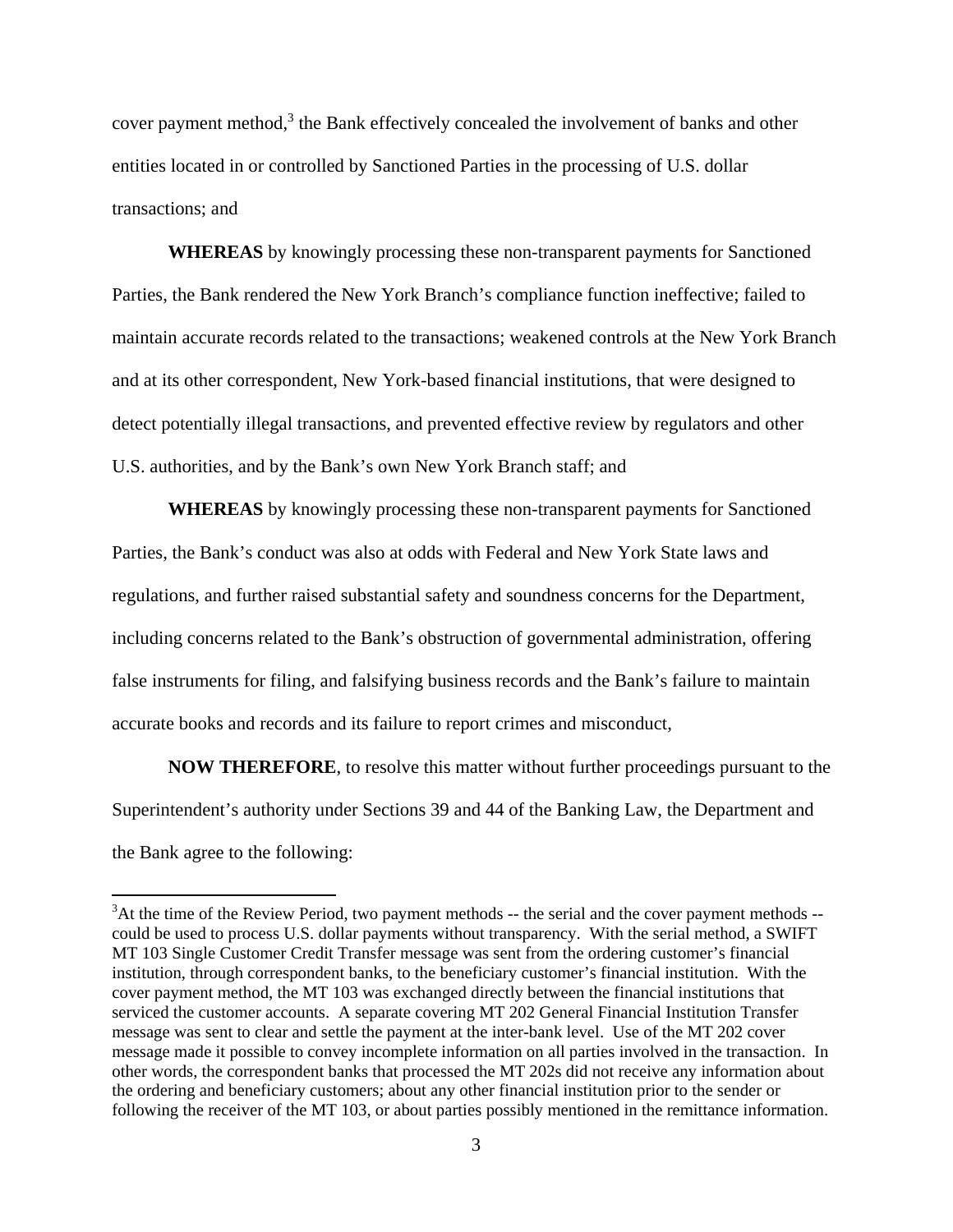**Background** 

1. Through ownership of certain subsidiaries and its 2003 purchase of Crédit Lyonnais, the Bank owns and has consolidated Crédit Lyonnais (Suisse) S.A., Crédit Agricole Indosuez (Suisse) S.A., and Crédit Agricole (Suisse) S.A., (collectively "the Geneva Subsidiary").

2. About ninety percent of the Bank's illegal transactions (which was approximately 80% of the total value of the Bank's illegal transactions), were processed by the Geneva Subsidiary, in a manner which often hid the involvement of Sanctioned Parties in transactions from compliance staff of the New York Branch. In doing so, the Bank's Geneva staff prevented the New York Branch compliance professionals from obtaining information necessary to detect Sanctioned Parties to transactions.

3. Other foreign branches of the Bank's subsidiary, CACIB, similarly participated in a scheme to transmit messages that intentionally omitted information that could have triggered alerts in U.S. sanctions filters.

4. The transactions described herein were identified by the Bank through its voluntary internal review of U.S. dollar transactions during the Review Period.

#### Policies to Conceal Transactions

5. The Bank developed and implemented policies and procedures for processing these U.S. dollar-denominated transfers through the New York Branch in a manner that was designed to conceal relevant information that would have permitted the institutions and their regulators to determine whether the transactions were lawful and consistent with New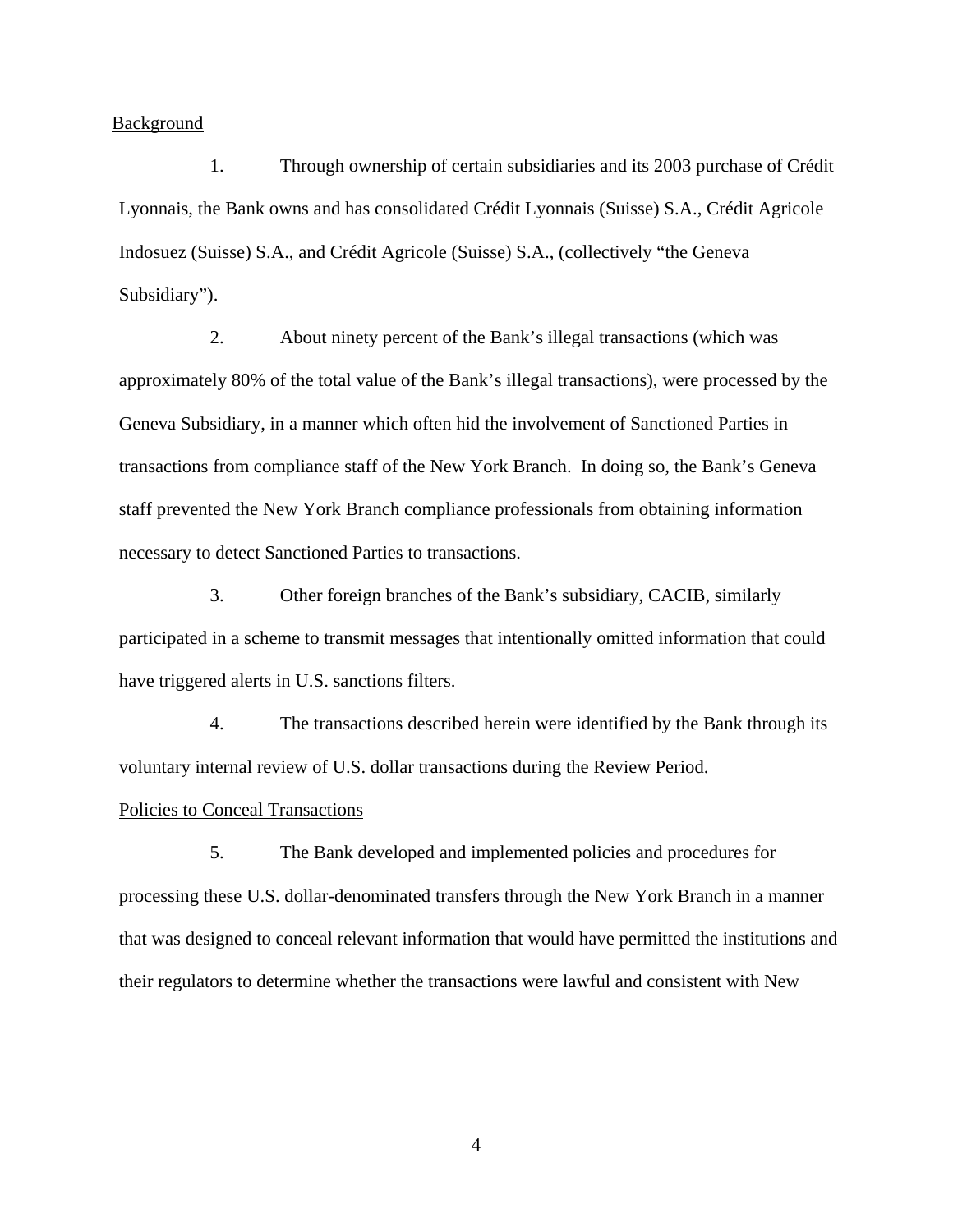York State and U.S. laws and regulations.<sup>4</sup>

 $\overline{a}$ 

6. Many of the Bank's policies and procedures to omit identifying details about Sanctioned Parties to U.S. dollar transactions were reviewed and approved by its highestlevel legal and compliance staff. Accordingly, it was the policy of the Bank, as directed by its compliance professionals, to intentionally omit Sudanese, Iranian, Burmese or Cuban information from U.S. dollar denominated payment messages.

7. Both compliance and business professionals at the Geneva Subsidiary directed, processed and oversaw these U.S. dollar transactions with the mentality that "[u]nder the territoriality of the laws principle, our Swiss activities are only subject to [laws] in force in Switzerland and not those in force abroad." Indeed, written economic sanctions directives from the Geneva Subsidiary's compliance managers that were in place throughout the Review Period assured staff that, with respect to U.S. dollar transactions, "the effect of the OFAC [SDN] list does not have any reach (outside of the United States)."

8. Similarly, interviews of numerous Bank employees, including its legal and compliance professionals, revealed that many of the Bank's staff who were involved with, or had knowledge of, the Bank's business with Sanctioned Parties claimed ignorance of U.S. sanctions laws and the fact that they applied or could be applied to foreign banks engaged in U.S. dollar denominated transactions – despite contrary admonitions from their colleagues at the New York Branch.

 2005 that "no mention of Iran is made" [on the SWIFT message transiting through the U.S.]. The memo <sup>4</sup>For example, an internal memorandum circulated within the Calyon London branch cautioned staff in further stated that "**we have been routing USD payments in the manner specified below in order to prevent funds being seized by the U.S. authorities**. The various departments involved in this process [...] are aware of this special treatment as procedures have been implemented to cover this aspect of operational risk. **The matter has also been passed through [the Bank's] compliance and Legal to ensure that all aspects are covered**." (emphasis added).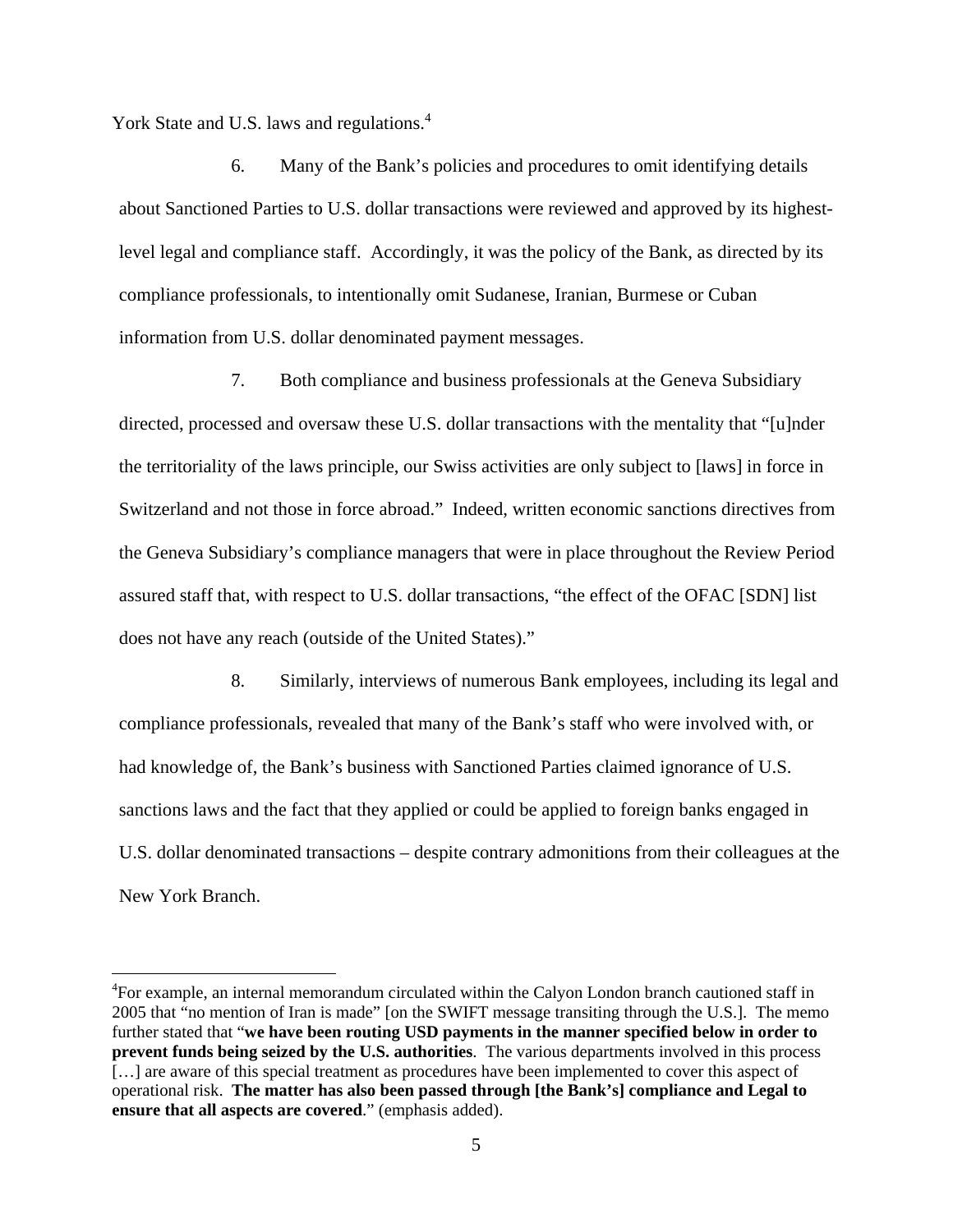# Processing of Illegal Sudanese Transactions

9. The Bank acquiesced to its clients' requests to continue to engage in sanctions violations on their behalf. One such client, which described the crisis in the Darfur region of Sudan as an "exaggeration in the media," urged the Bank to continue to process U.S. dollar payments related to Sudan anyway. The client averred that "whilst one must not underestimate the humanitarian cost of any conflict [in Darfur]," it would nevertheless be a "great pity" for the Bank to "throw [ ] away" its position "as a serious player in the financial markets" in Sudan during "a period of vastly improved economic prospects brought about by the discovery of oil" in the region.

10. During the Review Period the Bank processed more than 4,000 transactions in violation of U.S. economic sanctions for Sudan. These transactions were processed through New York without the benefit of any information to identify Sudanese parties, goods or geographic location. In general, instructions were issued to hide clients' identities on transactions transiting through New York. For example, a Sudanese bank client frequently sent the following request to the Geneva Subsidiary: "DON'T MENTION SUDAN ON THIS PAYMENT ORDER. PLS SEND DIRECT TO BENEF. BANK. DON'T MENTION BANK NAME ON COVER PAYMENT."

11. Typically, when an illegal transaction was caught in a sanctions filter, it was not by the Bank's own filter at its New York Branch, but instead by the filter of another U.S. bank. On one occasion, in reaction to another New York bank's rejection of one such illegal Sudanese transaction originated by the Geneva Subsidiary, a compliance officer of the New York Branch lamented, "the details of the [letter of credit] retained in Switzerland show however that the furniture was shipped to Port Sudan in Sudan (OFAC violation). This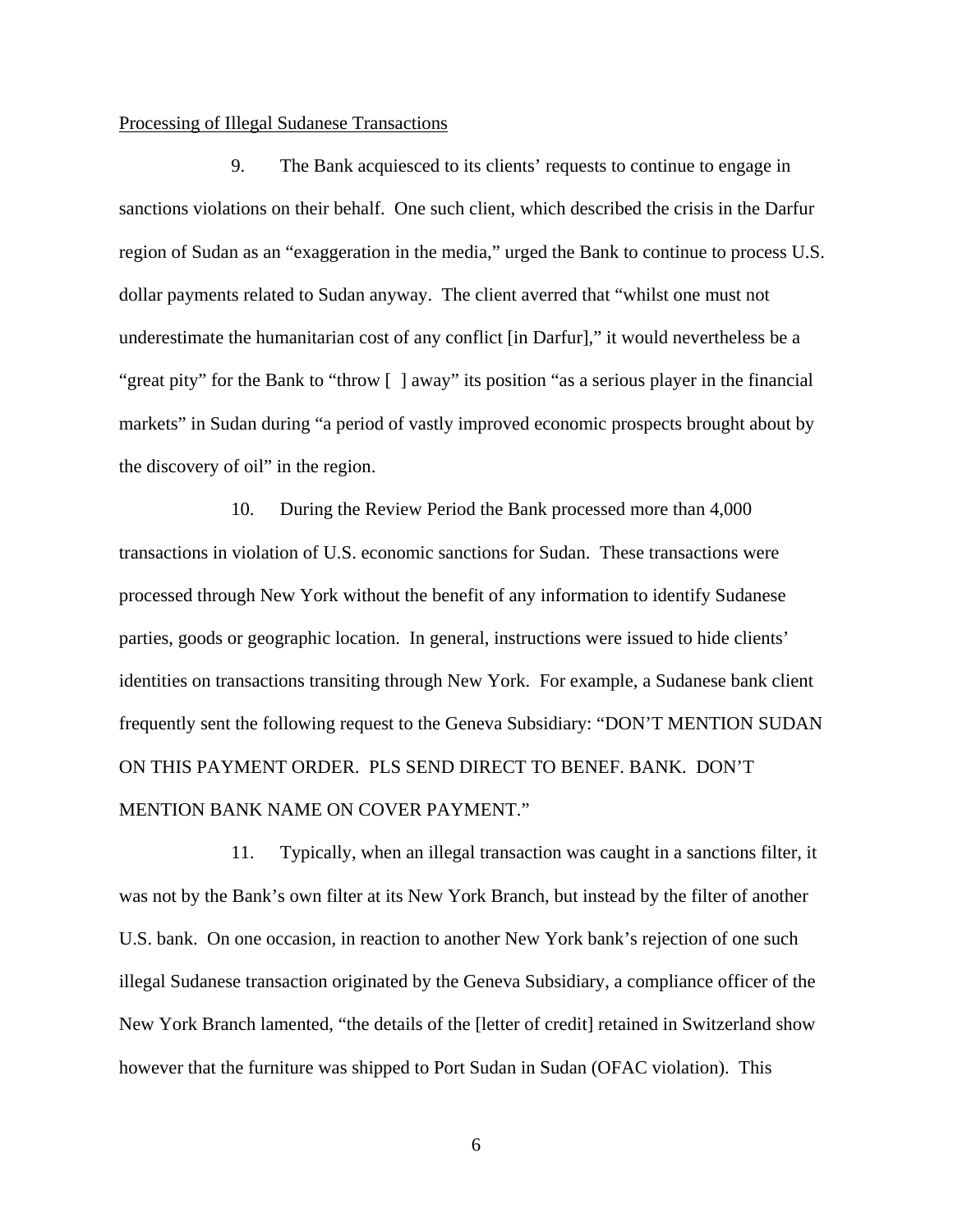information was again not mentioned in [ ] the MT 202 payment instruction and as a result could not be stopped by our system."

12. In addition to intentionally omitting information to identify sanctioned Sudanese parties on payment messages, the Bank's Geneva employees were also encouraged to complete these otherwise illegal U.S. dollar transactions using a method fabricated by the Anti-Money Laundering Committee ("CLAB") of the Bank's Geneva Subsidiary, known internally as the "Sudanese U-turn."<sup>5</sup> In reality, no U.S. law or regulation ever permitted such an exception to otherwise prohibited transactions with sanctioned Sudanese parties by use of a two-stepped non-transparent "Sudanese U-turn." Still, with no legal basis, "the Committee decided that [Sudanese] 'U-TURN' transactions are authorized when the underlying reason (for the transaction) is strictly limited to commercial transactions." Blessed by an Anti-Money Laundering committee of the Bank, the "Sudanese U-turn" permitted Geneva Subsidiary employees to send wire messages through New York that intentionally omitted all references to Sudan and complete U.S. dollar denominated transactions undetected.

13. The Bank's Geneva compliance staff, which is in charge of all sanctions compliance for Geneva, noted passively that despite U.S. sanctions, the fact that Sudanese entities had letters of credit with the Bank "opened in USD [made it] no longer possible (or very difficult through an amendment to which all the parties adhere!) to change the currency when the payment becomes due. This seems to explain why [a senior manager's] recommendations [consistent with U.S. sanctions laws] were not accurately followed."

 $\overline{\phantom{a}}$ 

<sup>&</sup>lt;sup>5</sup>Prior to November 2008, U.S. financial institutions were authorized by the Treasury Department to process certain funds transfers for the direct or indirect benefit of certain *Iranian* parties, provided such payments were initiated offshore by a non-Iranian, non-U.S. financial institution and only passed through the U.S. financial system en route to another offshore, non-Iranian, non-U.S. financial institution.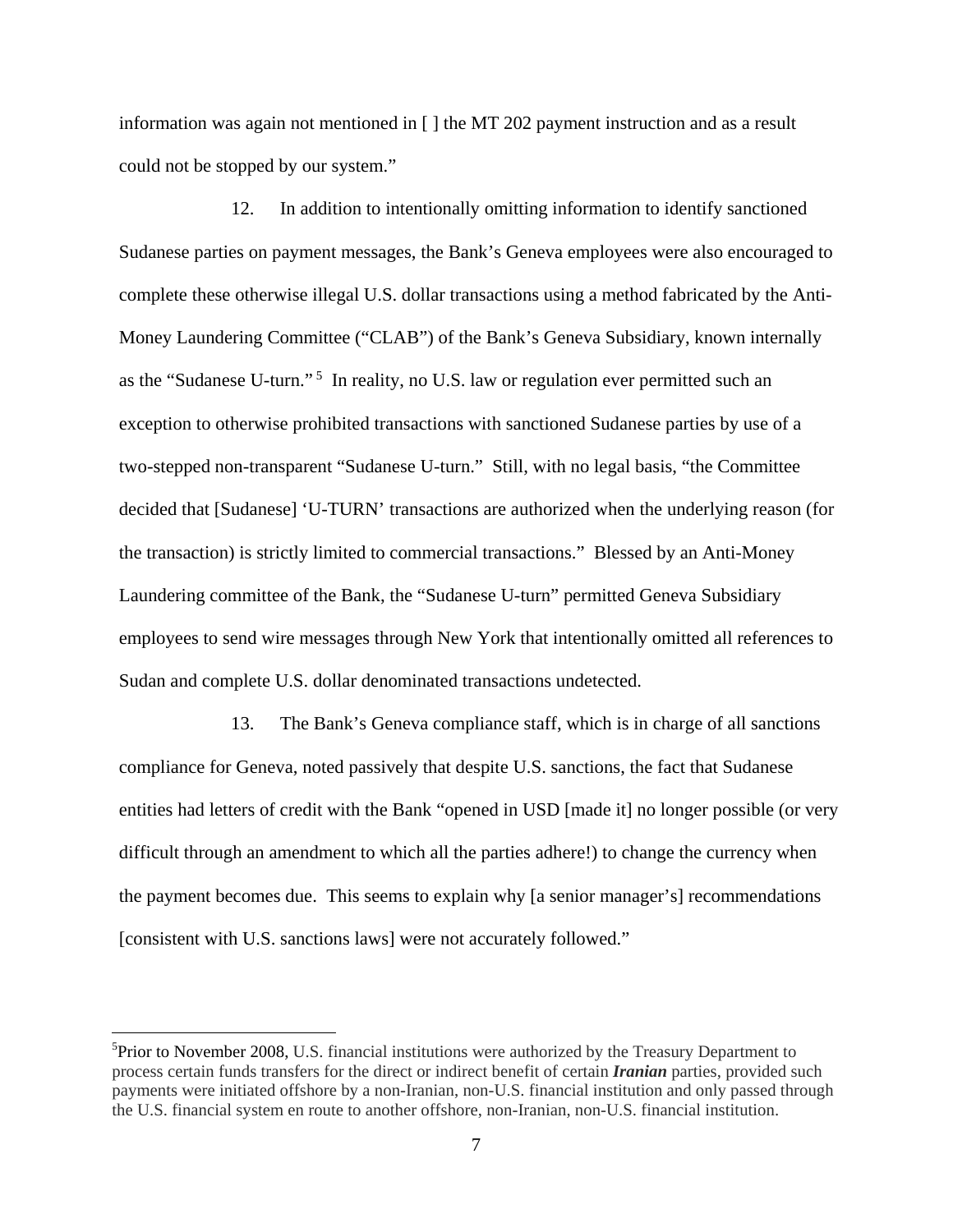# Procedures to Conceal Iranian Transactions

14. Similarly, written policies and procedures directing employees to omit information that would identify Iranian parties to U.S. dollar payments processed by the Bank were drafted by a relationship manager dealing in Iranian business and approved by CASA Compliance in Paris. These "special treatment" procedures acknowledged the operational risk for conducting these transactions in violation of U.S. laws and regulations, but allowed nevertheless that "our bank has been dealing with these [Iranian] counterparts for over 14 years and in line with market practice and as customary to all our competitors in this market, we have been routing USD payments in the manner specified below **in order to prevent funds being seized by the US authorities**. The various departments involved in this process, i.e. front, middle and the back office, are aware of this special treatment as procedures have been implemented to cover this aspect of operational risk. The matter has also been passed through compliance and Legal to ensure that all aspects are covered…The method for [U.S. dollar] payments is as follows: **no mention of Iran is made on this instruction**." (emphasis added).

15. Compliance staff in the Geneva Subsidiary's Office of the General Secretariat drafted a presentation in 2006 entitled, *Compliance Embargos*, which listed for employees the following non-transparent steps to be taken to effect Iranian-related U.S. dollar transactions: "Transfer instruction (MT 202) sent to Bank A's U.S. correspondent (Bank), **WITH NO MENTION OF IRAN**…no reference to Iran is made regarding this [MT 202 cover payment] transaction." (emphasis in original).

16. Similar policies were circulated between the Bank's head office in Paris, the London branch and the Geneva Subsidiary, under the title "*Methodology to be adopted when making payments in US dollars.*" The instructions directed that "**we send a separate MT**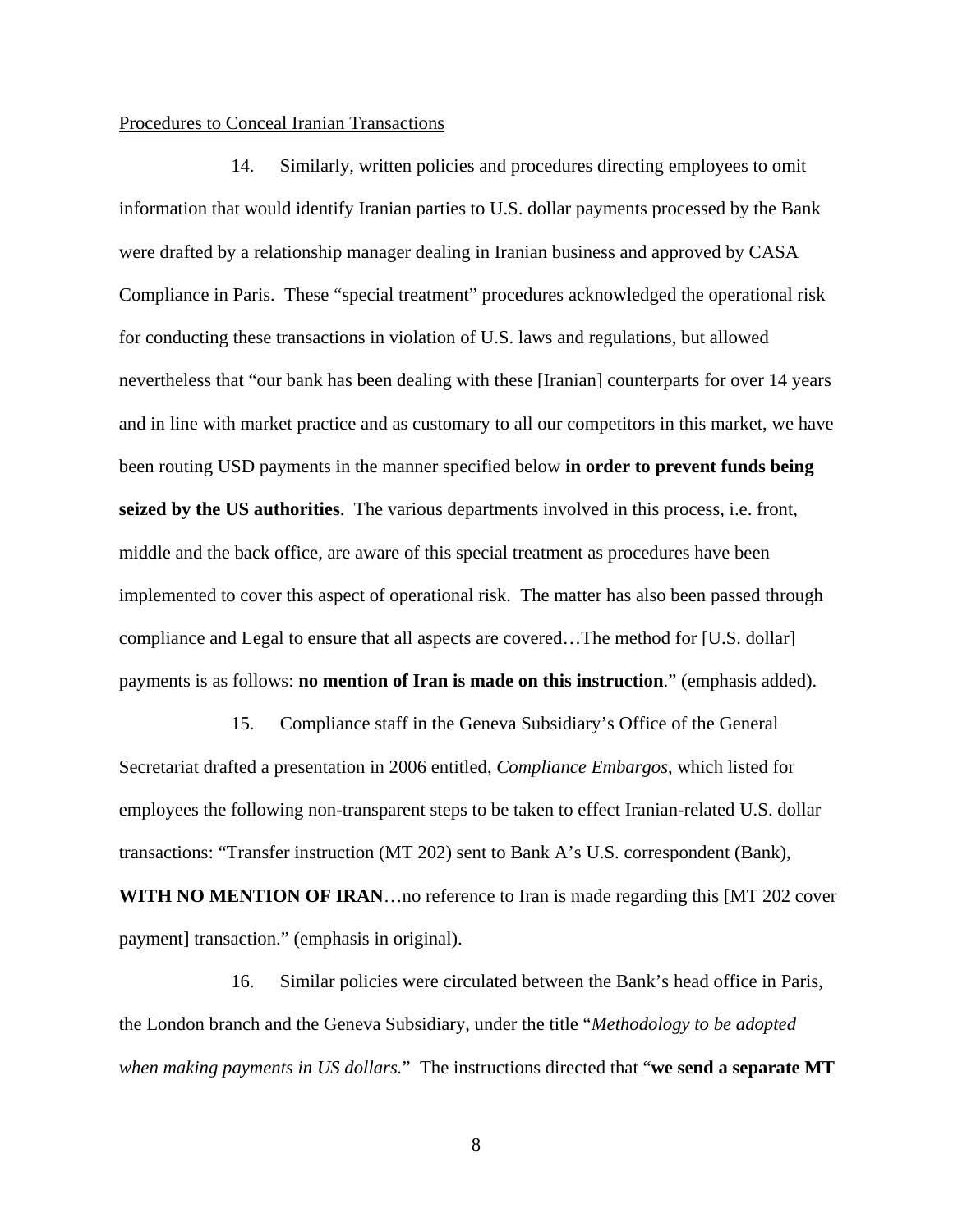**202 (bank to bank transfer) to our NY correspondent instructing the transfer of USD xxx to the NY correspondent of the receiver of the MT 103. No mention is made on this message of payment to any Iranian counterpart or beneficiary. Thus, the message containing the "Iranian details" is not sent to the U.S.**" (emphasis added).

17. The known purpose and result of this policy was to hide from U.S. regulators and authorities the participation of entities in U.S. dollar denominated transactions and to prevent U.S. institutions from performing required screening for the presence of Sanctioned Parties on U.S. dollar denominated transactions.

#### **Violations of Law and Regulations**

18. The Bank failed to maintain an effective and compliant OFAC compliance program, in violation of 3 NYCRR § 116.2.

19. The Bank failed to maintain or make available at its New York Branch true and accurate books, accounts and records reflecting all transactions and actions, in violation of New York Banking Law § 200-c.

20. The Bank's employees knowingly made and caused to be made false material entries in the Bank's books, reports and statements and omitted and caused to be omitted therefrom true entries pertaining to the U.S. dollar clearing business of the Bank at its New York Branch, with the intent to deceive the Superintendent and examiners of the Department and representatives of other U.S. regulatory agencies that were lawfully appointed to examine the Bank's condition and affairs at its New York Branch, in violation of 3 NYCRR § 3.1.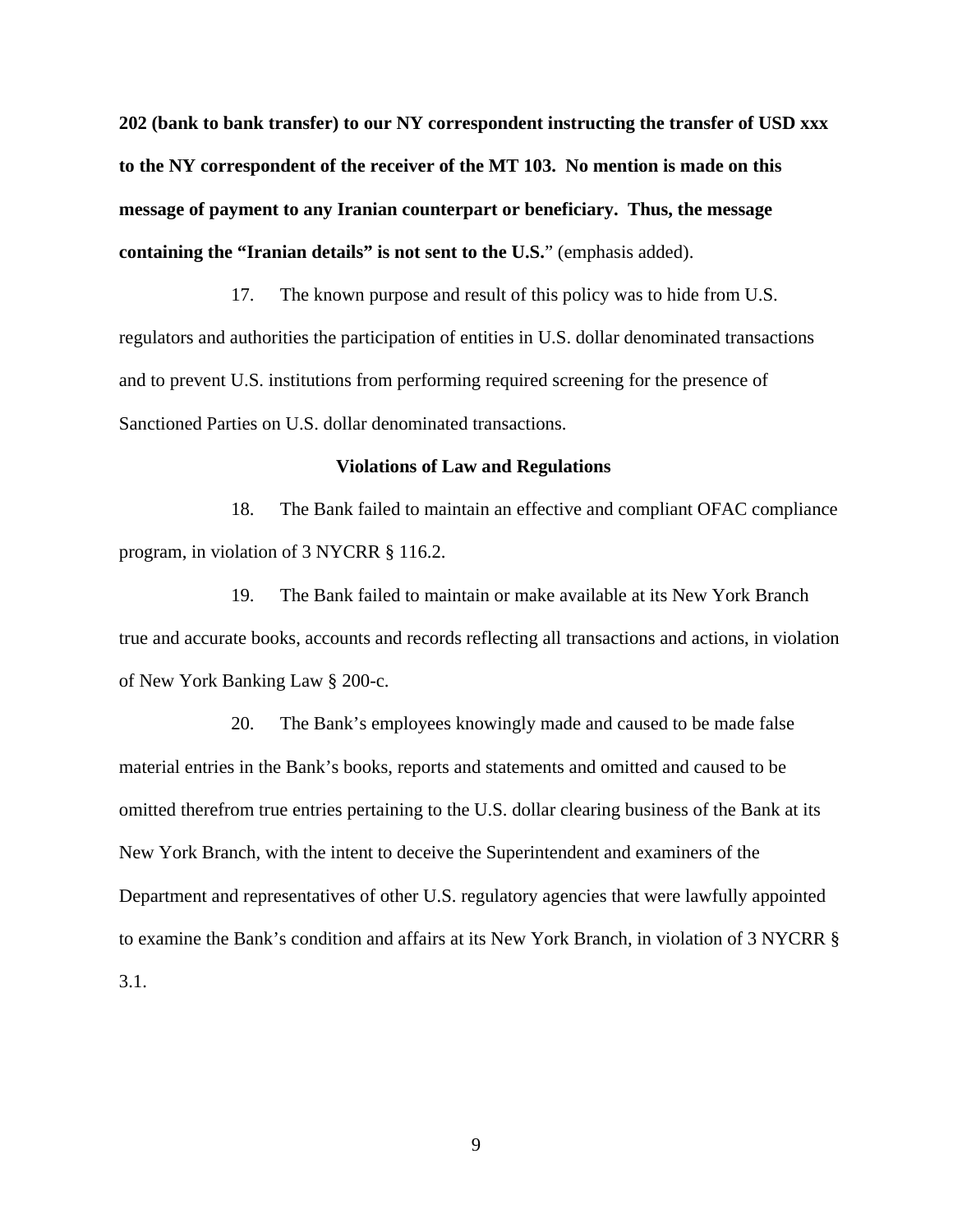21. The Bank failed to submit a report to the Superintendent immediately upon discovering fraud, dishonesty, making of false entries and omission of true entries, and other misconduct, whether or not a criminal offense, in violation of 3 NYCRR § 300.1.

#### **Settlement Provisions**

# **Monetary Payment:**

22. The Bank shall make payment of a civil monetary penalty to the Department pursuant to Banking Law § 44 in the amount of \$385,000,000.00. The Bank shall pay the entire amount within ten (10) days of executing the Consent Order. The Bank agrees that it will not claim, assert, or apply for a tax deduction or tax credit with regard to any U.S. federal, state, or local tax, directly or indirectly, for any portion of the civil monetary penalty paid pursuant to this Consent Order.

### **Termination of Bank Employee:**

23. While the vast majority of the Bank employees who were centrally involved in the improper conduct discussed in this Consent Order no longer work at the Bank, one such individual does remain employed by the Bank, a relationship manager who at the time had responsibility for Iranian clients and drafted the September 2005 memo detailing the Bank's policy on non-transparency related to U.S. dollar payments for Iranian clients, known as "*Special Treatment of Iranian Related Payments*."

24. The Department orders the Bank to take all steps necessary to terminate the employment of the said employee, who played a key role in the conduct discussed in this Consent Order but remains employed by the Bank.

25. If, after taking whatever actions that are necessary to terminate the employment of the said employee, a judicial or regulatory determination or order is issued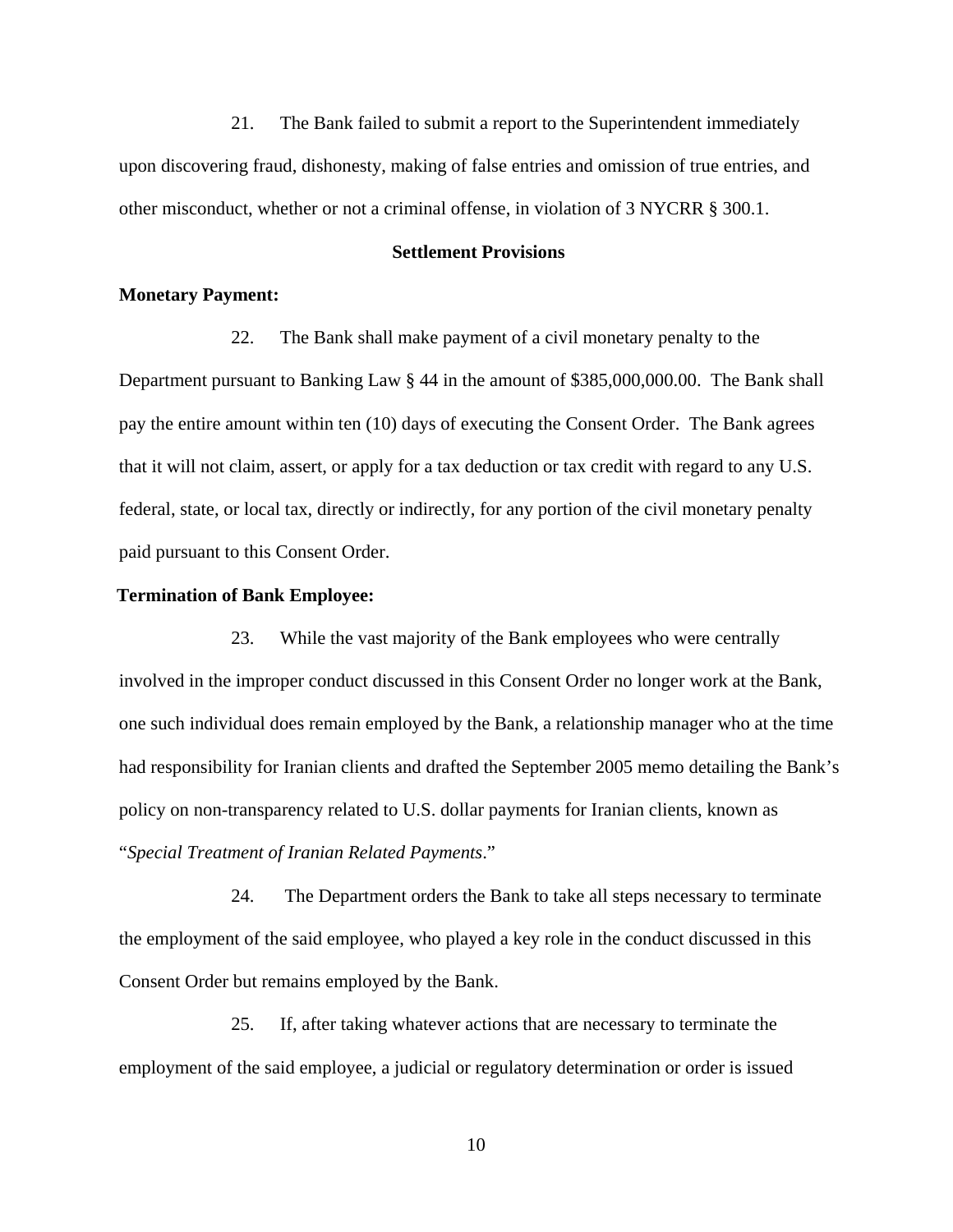finding that such action is not permissible under French law, then the employee shall not be permitted to hold or assume any duties, responsibilities, or activities involving compliance, U.S. dollar payments, or any matter related to U.S. operations.

#### **Independent Consultant:**

26. The Bank, the New York Branch and the Department agree to retain an independent consultant ("IC") for one (1) year to conduct a comprehensive review of the Bank's existing BSA/AML and OFAC sanctions compliance programs, policies and procedures in place at the New York Branch, specifically with respect to transactions between the New York Branch and the Bank, including all of the Bank's branches outside the U.S., including those transactions performed outside the U.S. that pertain to or affect activities conducted by or through the New York Branch.

27. The IC will oversee, evaluate, and test the implementation of those programs, as well as the BSA/AML and OFAC sanctions compliance programs that operate outside the U.S. and that pertain to or affect activities conducted by or through the New York Branch. For the avoidance of doubt, it shall not be the responsibility of the IC to oversee, evaluate and test compliance with the laws of any jurisdiction other than those of the United States and any jurisdiction within the United States.

28. The IC will be selected by the Department in the exercise of its sole discretion, and will report directly to the Department.

29. Among other things, the IC will review and report on:

a. The elements of the Bank's corporate governance that contributed to or facilitated the improper conduct discussed in this Consent Order and that permitted it to go on, relevant changes or reforms to its corporate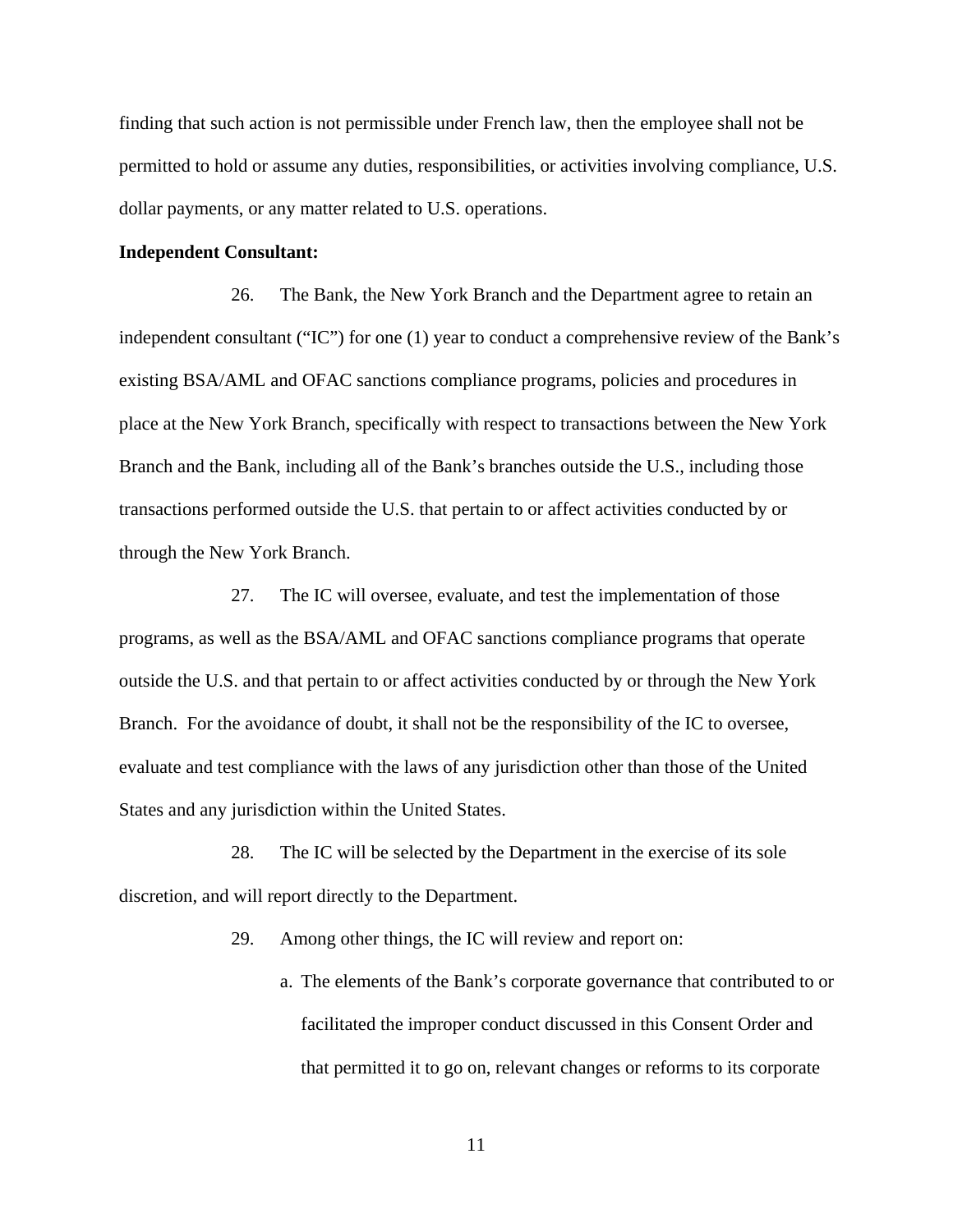governance that the Bank has made since the time of the conduct discussed in this Consent Order, and whether those changes or reforms are likely to significantly enhance the Bank's BSA/AML and OFAC compliance going forward;

- b. The thoroughness and comprehensiveness of the Bank's current global BSA/AML and OFAC compliance program;
- c. The organizational structure, management oversight, and reporting lines that are relevant to BSA/AML and OFAC compliance, and an assessment of the staffing of the BSA/AML and OFAC compliance teams, including the duties, responsibilities, authority, and competence of officers or employees responsible for the Bank's compliance with laws and regulations pertaining to BSA/AML or OFAC compliance;
- d. The propriety, reasonableness, and adequacy of any proposed, planned, or recently-instituted changes to the Bank's BSA/AML and OFAC compliance programs;
- e. Any corrective measures necessary to address identified weaknesses or deficiencies in the Bank's corporate governance or its global BSA/AML and OFAC compliance program.

30. The Bank agrees that it will fully cooperate with the IC and support its work by, among other things, providing the IC with access to all relevant personnel, consultants and third-party service providers, files, reports, or records, whether located in New York, France, Geneva, or elsewhere, consistent with the duties of the IC contained herein, and consistent with applicable law.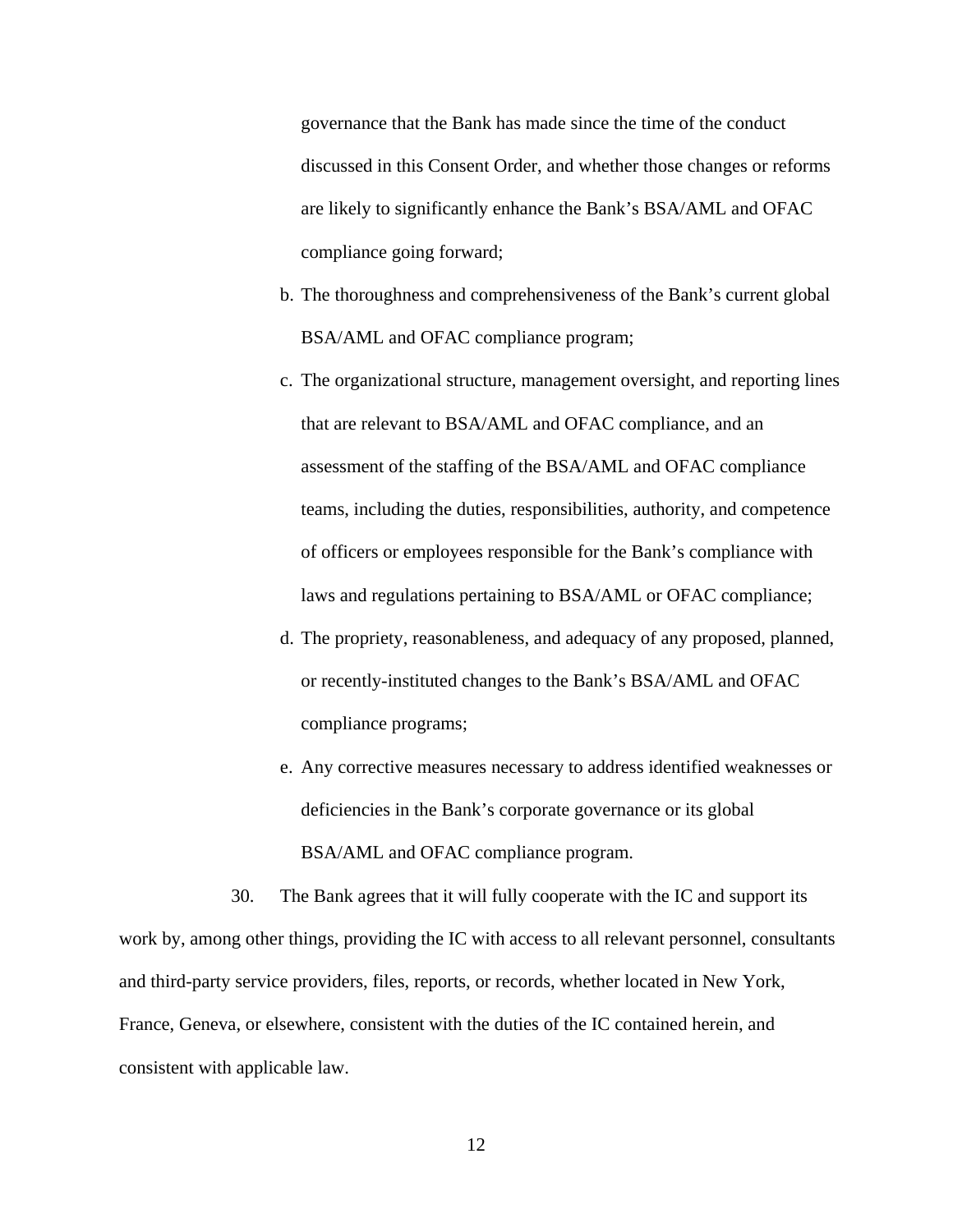31. Within forty-five (45) days of receiving the IC's preliminary written report on its findings, the Bank will submit to the Department a written plan to improve and enhance the current global BSA/AML and OFAC compliance program that pertains to or affects activities conducted by or through the New York Branch, incorporating any relevant corrective measures identified in the IC's report (the "Action Plan").

32. The Action Plan will, if required, provide recommendations for enhanced internal controls and updates or revisions to current policies, procedures, and processes in order to ensure full compliance with all applicable provisions of the BSA and related rules and regulations, OFAC requirements and regulations, and the provisions of this Consent Order. If so provided by the IC, and upon written consent of the Department, the Bank will commence implementation of the IC's recommendations.

33. Within forty-five (45) days of receiving the IC's preliminary written report of findings, the Bank will submit to the Department a written plan to improve and enhance management oversight of BSA/AML and OFAC compliance programs, policies and procedures now in place at the Bank that pertain to or affect activities conducted by or through the New York Branch (the "Management Oversight Plan").

34. The Management Oversight Plan will address relevant matters identified in the IC's written report of findings and provide a sustainable management oversight framework. Upon written consent from the Department, the Bank will commence implementation of the changes.

35. The IC will thereafter oversee the implementation of any corrective measures undertaken pursuant to the Action Plan and Management Oversight Plan.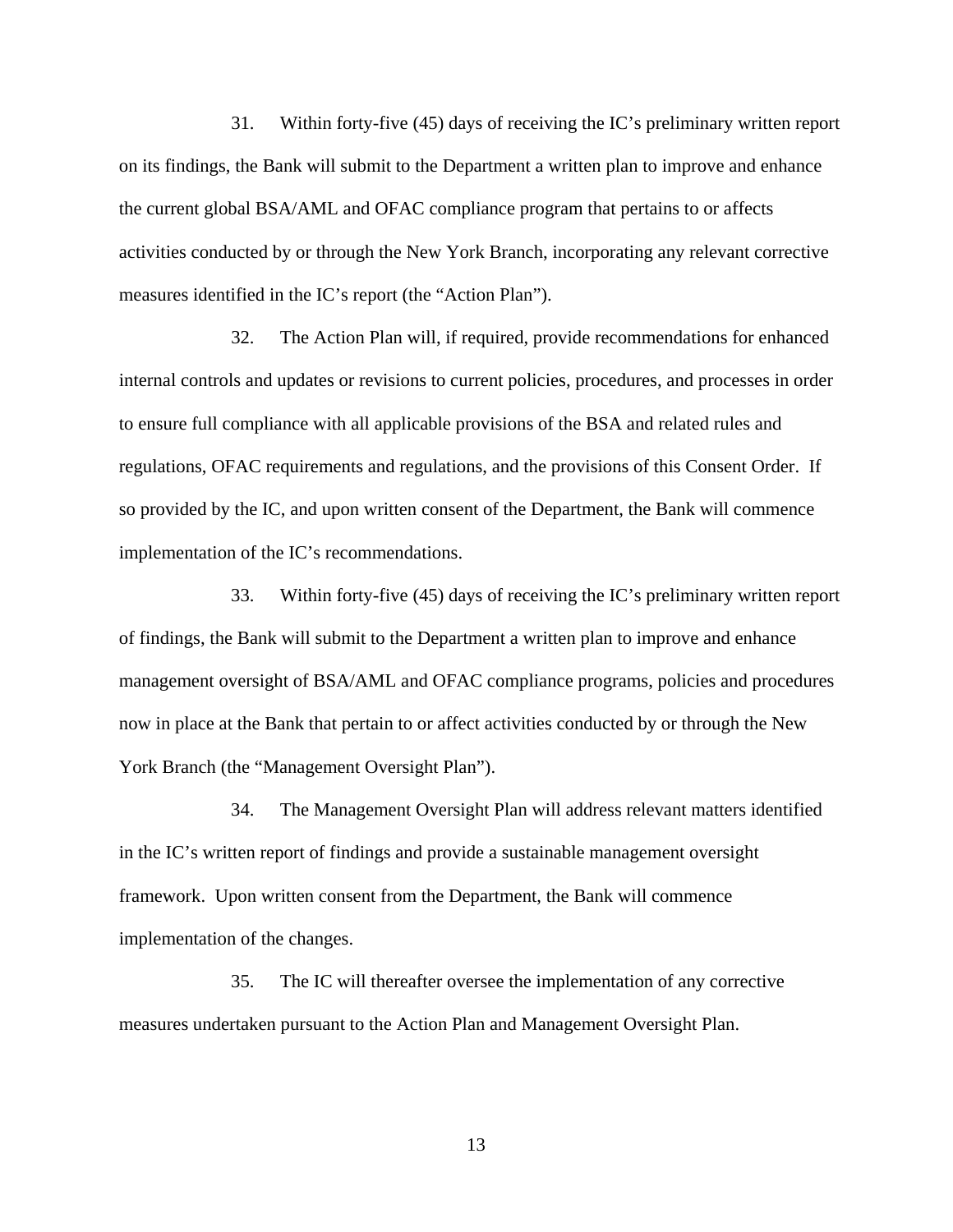36. Finally, the IC will assess the Bank's compliance with its corrective measures and will submit subsequent progress reports and a final report to the Department and the Bank, at intervals to be determined by the Department. The Department may, in its sole discretion, extend any reporting deadline set forth in this section.

37. The term of the IC's engagement will extend for one (1) year from the date of the formal engagement. Any dispute as to the scope of the IC's authority or mandate will be resolved by the Department in the exercise of its sole discretion, with appropriate consultation with the Bank and the IC.

# **Breach of the Consent Order:**

38. In the event that the Department believes the Bank to be materially in breach of the Consent Order ("Breach"), the Department will provide written notice to the Bank of the Breach and the Bank must, within ten (10) business days from the date of receipt of said notice, or on a later date if so determined in the sole discretion of the Department, appear before the Department to demonstrate that no Breach has occurred or, to the extent pertinent, that the Breach is not material or has been cured.

39. The Parties understand and agree that the Bank's failure to make the required demonstration within the specified period is presumptive evidence of the Bank's Breach. Upon a finding of Breach, the Department has all the remedies available to it under New York Banking and Financial Services Law and may use any and all evidence available to the Department for all ensuing hearings, notices, orders and other remedies that may be available under the New York Banking and Financial Services Laws.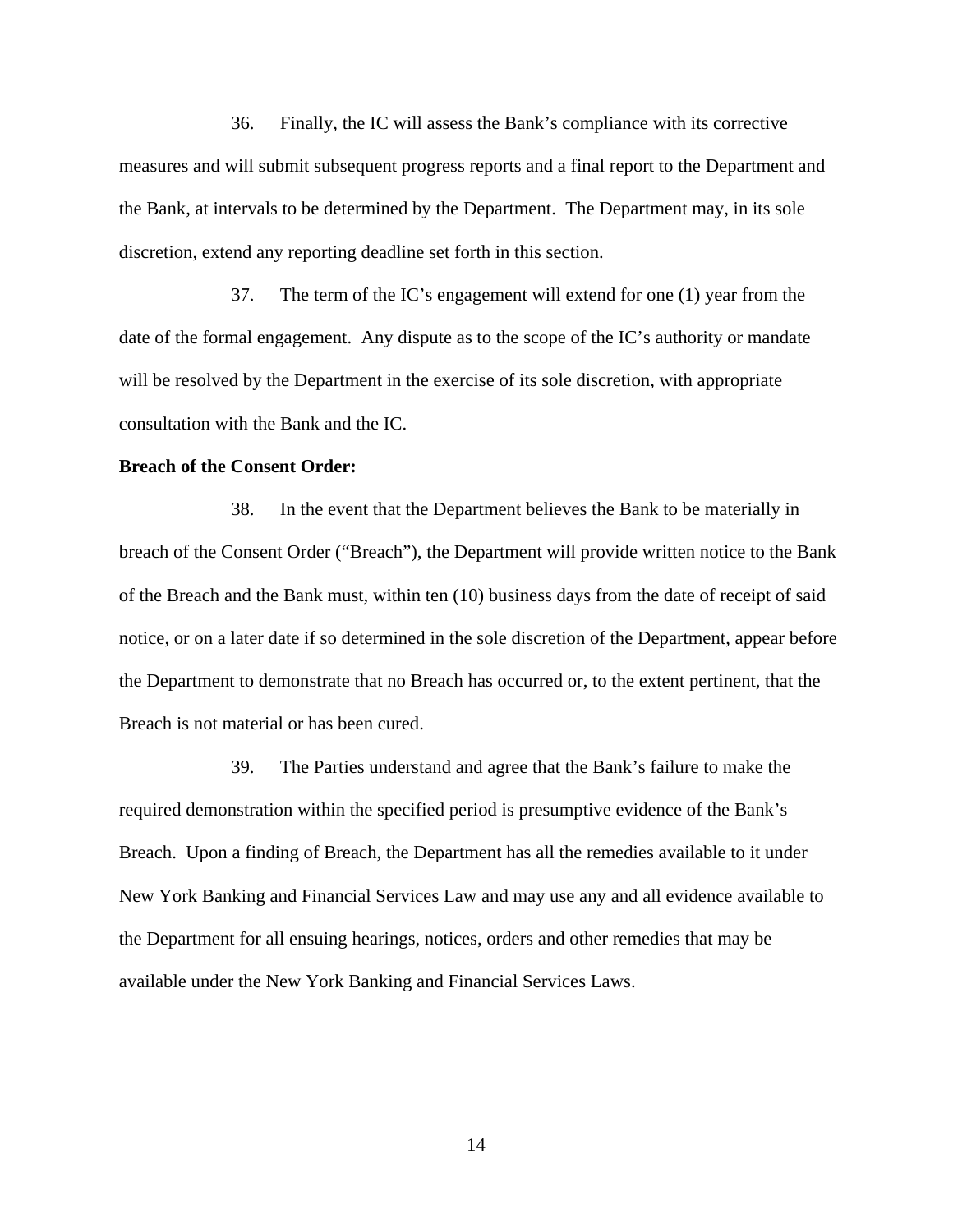## **Waiver of Rights:**

40. The Parties further understand and agree that no provision of the Consent Order is subject to review in any court or tribunal outside the Department.

# **Parties Bound by the Consent Order:**

41. It is further understood that the Consent Order is binding on the

Department and the Bank, as well as their successors and assigns that are within the supervision of the Department, but it specifically does not bind any federal or other state agencies or any law enforcement authority.

42. No further action will be taken by the Department against the Bank for the conduct set forth in the Consent Order, provided that that Bank complies with the terms of the Consent Order.

43. Notwithstanding any other provision contained in the Consent Order, however, the Department may undertake action against the Bank for transactions or conduct that the Bank did not disclose to the Department in the written materials that the Bank submitted to the Department in connection with this matter.

# **Notices:**

44. All communications regarding this Order shall be sent to:

Elizabeth Nochlin Assistant Counsel New York State Department of Financial Services One State Street New York, NY 10004

Megan Prendergast Assistant Counsel New York State Department of Financial Services One State Street New York, NY 10004